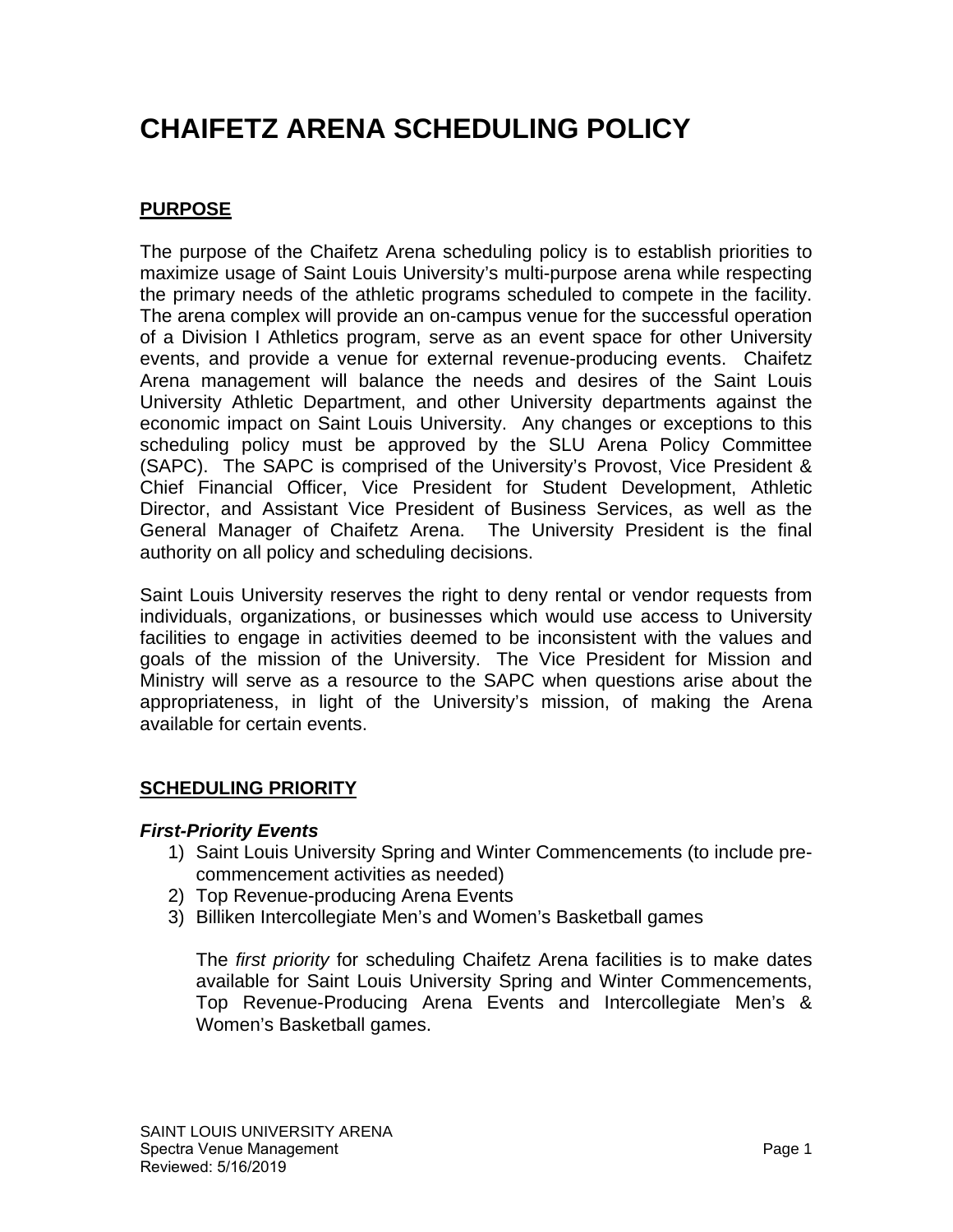- A. During the NCAA season the primary location for team basketball practices will be in the practice court facility. Every effort will be made to make the main arena available for basketball practice the day immediately before regular and post-season games. Arena management will also make available the main arena for practice on days which do not occur immediately before an intercollegiate regular or post-season game whenever reasonably possible. Please note that NCAA and conferencesanctioned tournament practice days are considered event days. Paid main arena events will have priority over all practice times, including days immediately prior to game days. During the NCAA competitive season, Arena Management will make basketball the default arena setup whenever multiple non-event days are available leading up to a confirmed intercollegiate game.
- B. Visiting teams scheduled to compete against SLU teams may utilize the main arena floor, when available, for practice. Main arena educational activities, paid events, and other SLU activities shall have priority over visiting-team practices on non-competition days. In the event the main arena is not available for visiting-team practice, the athletic department will allot time for the visiting team in the practice facility. The main arena floor will be available for home- and visiting-team practices on competition days.

Facility and space commitments for *first-priority* events and activities may be made as far in advance as is necessary or appropriate, and may supersede requests by *second-priority* events and activities scheduled more than 6 months from the event date.

Arena management reserves the right to block dates to allow sufficient time to schedule first-priority events.

#### *Second Priority*

- 1) Top Revenue-producing University Events (including Student Development Events)
- 2) Men's and Women's Summer Basketball Athletic Camps

*Second priority* is to make dates available to promoters, agents, tour directors, the Office of Student Development (including the Homecoming concert), amateur and professional sports officials, and other University departments to promote top revenue-producing arena events. Arena Management will make available up to 12 days for the men's and women's summer basketball athletic camps each year. Should additional athletic camp dates be requested, arena management will grant those dates based on calendar availability under third-priority status.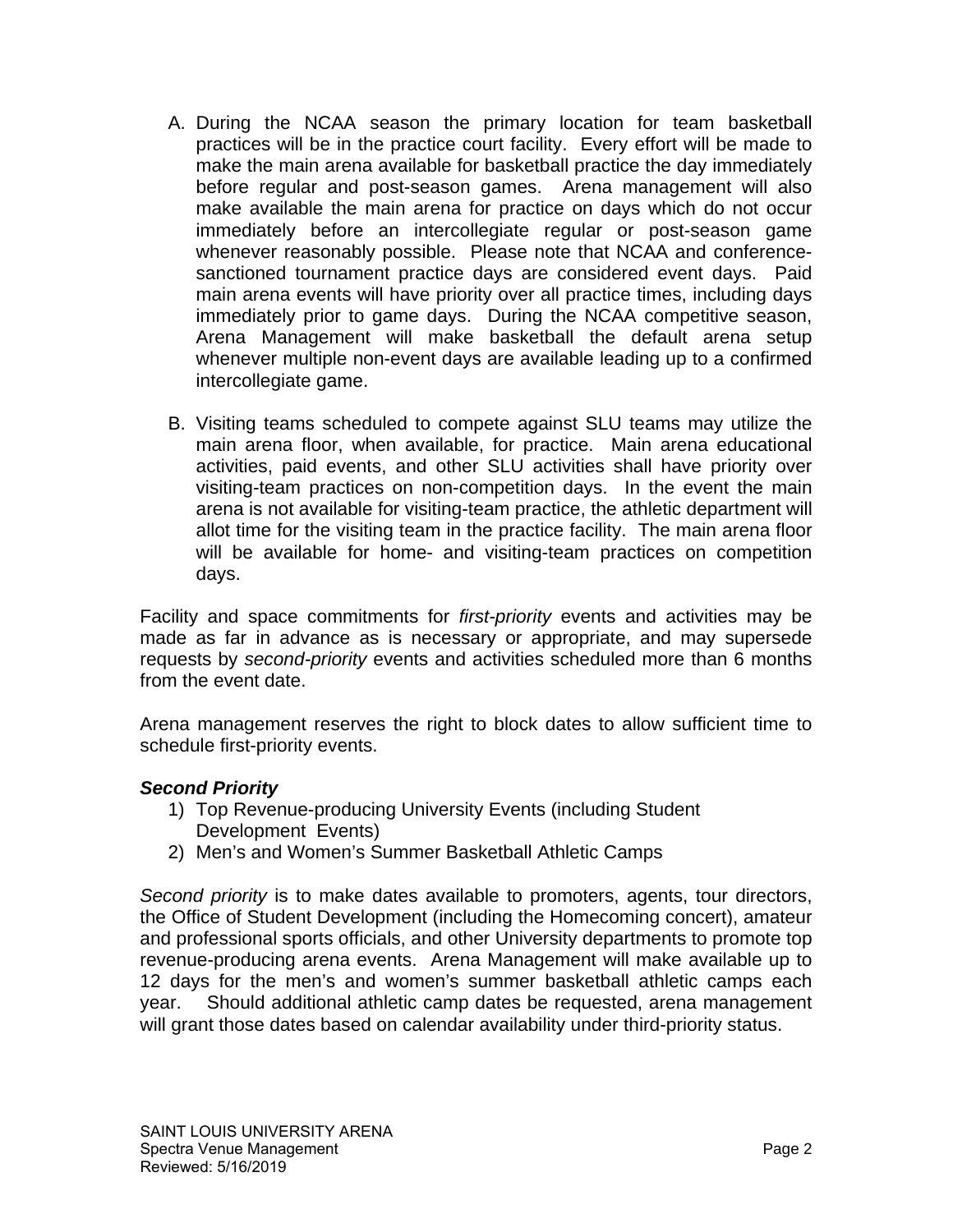Facility and date-scheduling commitments for *second-priority* events and activities made in advance of receiving the intercollegiate athletic schedules are subject to change to accommodate *first-priority* events unless previously confirmed with the Athletic Director.

For activities which are considered to be competing for the same audience and/or ticket buyers (concerts, ice shows, tractor-pulls, circuses, etc.), arena management may maintain a waiting period before and after an existing event competing for essentially the same patrons. The waiting period should be established according to acceptable industry standards, depending on the event. Furthermore, the management may, at its own discretion, limit the number of competing activities presented during any given period.

#### *Third Priority*

- 1) Flat shows; tradeshows, expositions, consumer or public exhibitions
- 2) Non-revenue-producing University Events (including Student Development events)
- *3)* Banquets, meetings, and educational forums
- *4)* Additional Billiken Coaches' camps and clinics

*Third priority* is to make dates available for additional coaching camps and clinics (beyond second-priority dates), consumer or public exhibitions, tradeshows, speaking engagements, special events, banquets and meetings using the entire arena, dances, and other activities. Facility and date-scheduling commitments for *third-priority* events and activities made more than twelve (12) months in advance are subject to change to accommodate *first-priority* events and may be asked to move their dates to accommodate *second-priority* events.

Contracts for *third-priority* events will not be issued more than twelve (12) months in advance of the date(s) of the event.

For activities which are considered to be competing for the same audience and/or ticket buyers (auto shows, antique shows, home shows, flea markets, business expos, etc.), the Arena management may maintain a waiting period before and after an existing event competing for essentially the same patrons. The waiting period should be established according to acceptable industry standards, depending on the event. Furthermore, the management may, at its discretion, limit the number of competing activities presented during any given period.

## *Fourth Priority*

*Fourth priority* is to make dates available for events using only the Multi-Purpose Room(s), Club, Concourse, and Lobbies, and recreational sports activities using the arena. Upon permission from the General Manager's office fourth-priority events may have access to open times not occupied by *first-*, *second-,* and *third-*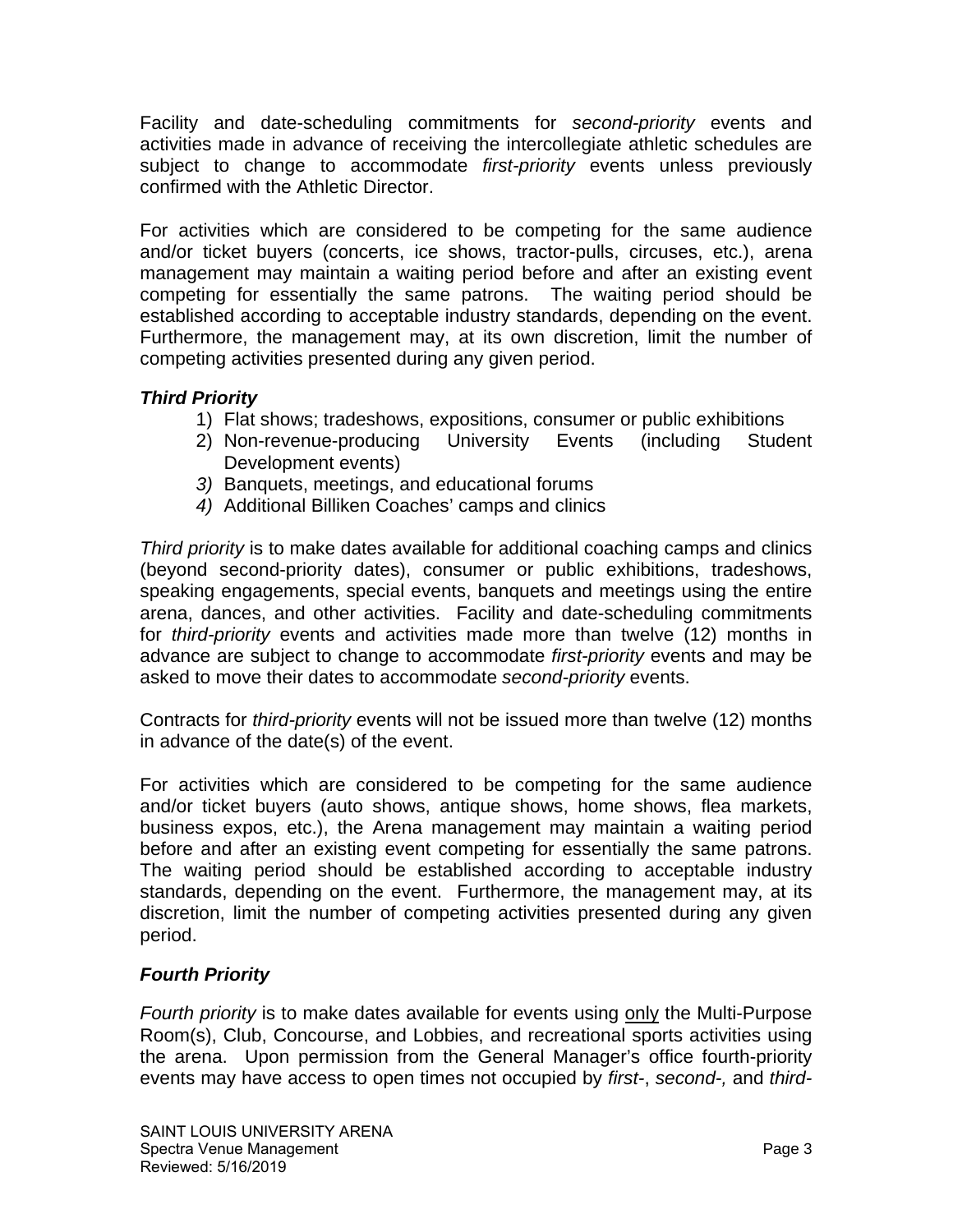*priority* events and may be bumped at any time in favor of a *first-*, *second-,* or *third-priority* event.

#### **SCHEDULING**

In order to hold a date(s), the lessee must indicate the exact name of the act/event involved. A substitution of the act/events for a date(s) voids the hold.

In the process of scheduling dates, the following terms and definitions shall apply to scheduling commitments:

#### **TENTATIVE**

*First Hold* - Requests for tentative date(s) that are made inside twelve (12) months of the event are held for two (2) months, after which time arena management reserves the right to request the date to book another event on the date(s) being held, with notification to the potential lessee. Those desiring date(s) to be held more than two (2) months without an executed contract should make a request to arena management and, with management's approval, may be granted up to a one (1)-month extension.

Potential lessees shall not assign or transfer any right or interest in tentative hold dates, including, without limitation, the right to receive any payment without Management's approval of such assignment. Any such assignment without approval of Management shall be null and void.

When a contract is fully executed and the appropriate deposit is received, tentative dates then receive the status of *confirmed*.

**Second Hold** - Facility and date(s) reserved on a second hold are held pending execution of a contract or the release of the first-hold dates. In the event the first-hold dates are released, second-hold dates receive first-hold status upon notification to the second party.

#### **CHALLENGES**

If a potential lessee makes a request for a tentative date being held by another party, that party will be given a second hold. If the party requesting the second hold wants to challenge the date(s), Arena Management will give the first-hold possessor written notice of the challenge and the first-hold possessor will have forty eight (48) hours to make a non-refundable deposit pursuant to the deposit schedule. Upon payment of the deposit, the first-hold possessor will be granted the date and will have fourteen (14) days from the date of receipt of the deposit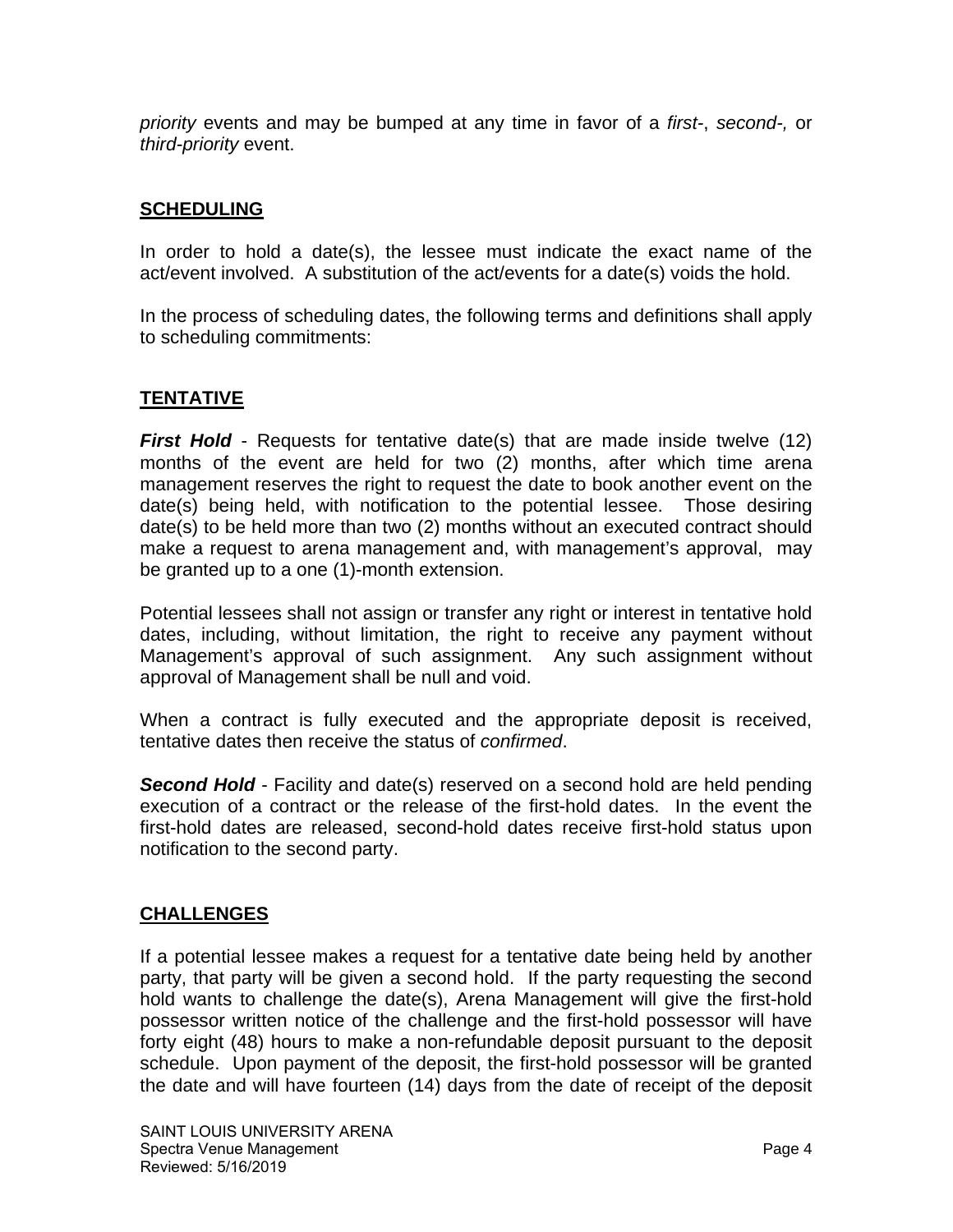to sign and return a contract. If the executed contract is not received by the Arena within 14 days, the date will then be made available to the second-hold possessor. The second-hold possessor will have forty eight (48) hours from the receipt of written notice of the availability of the date to return a signed contract and make a non-refundable deposit of \$\_\_\_\_\_\_\_\_ toward the basic facility rental fee.

#### **HOLD SEQUENCES**

When two (2) potential lessees are vying for the same act, the promoter who signs the act receives the contract for the date(s) regardless of the hold sequence.

#### **CONFIRMED**

The Arena and dates are considered confirmed only upon execution of a Chaifetz Arena Contract, including appropriate deposit, by the event sponsor and the Arena Manager specifying all details of the commitment.

Upon preparation of the contract, two originals and a cover letter will be mailed to the event sponsor. From the date of the cover letter, the Arena will continue holding the date(s) without a properly executed contract for fourteen (14) days. If the executed contract is not returned within this time limit, the Arena may contract with other parties for the use of the building on the same date(s), with notification to the potential lessee. The originals must be signed and returned to the Arena with the required deposit. The Arena Manager will then sign and return one fully executed contract to the licensee.

If the properly executed contract, deposits, and insurance certification are not in the office of the Arena Manager fourteen (14) days prior to the event, the Arena reserves the unqualified right to cancel the event. Persons booking events less than fourteen (14) days out must provide the aforementioned materials upon the booking date.

No variance from the Arena's contract may be made in any case except upon prior written approval of the Arena Manager. All requests for changes to the contract must be received at least fourteen (14) days prior to the event.

#### **STUDENT DEVELOPMENT EVENTS**

Student event committees will also be subject to the above arena scheduling priorities and hold procedures with respect to booking concerts, speaking engagements, and other special events. Committee chairs must work with the